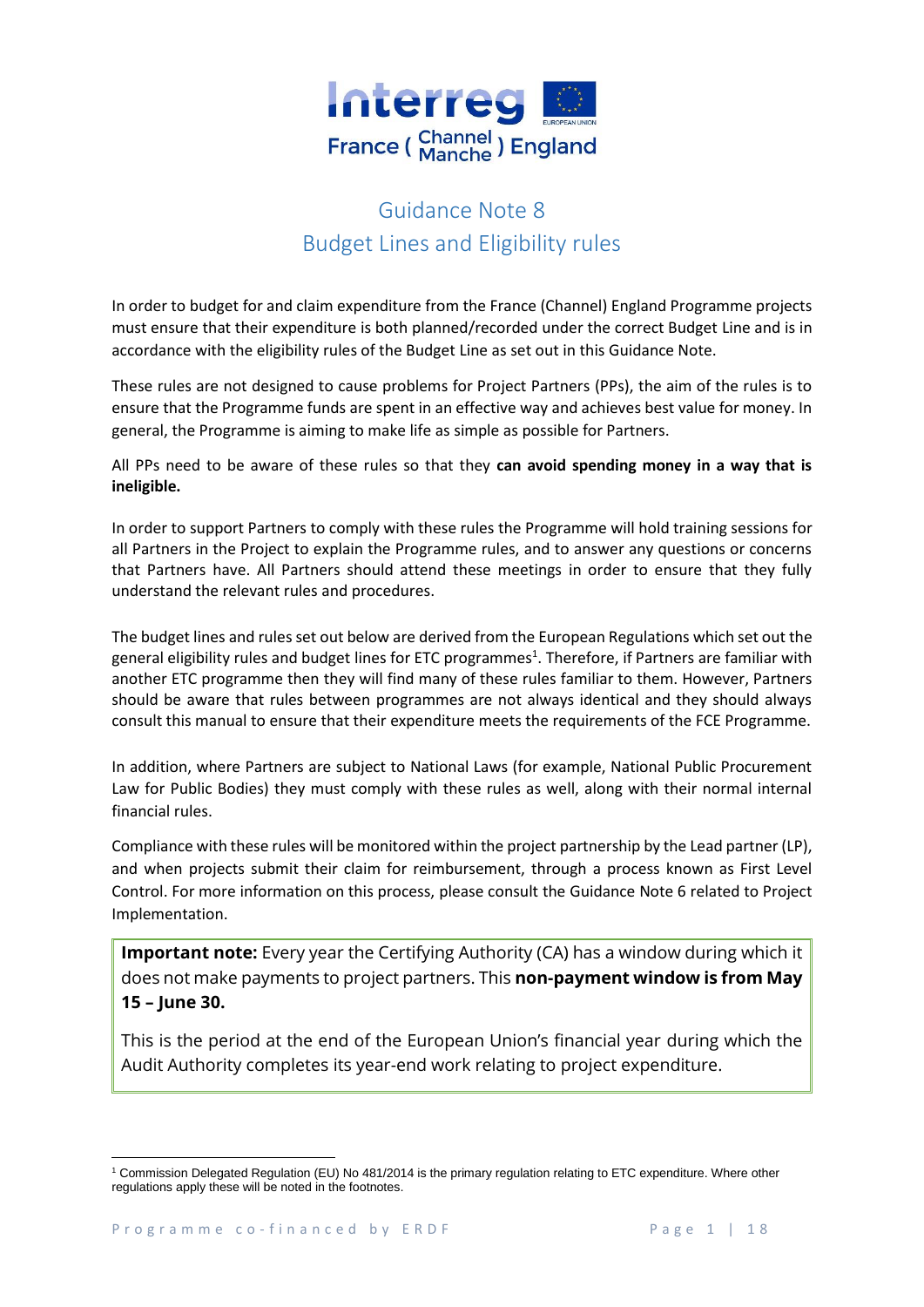# I. General Principles of Eligibility

The general principles which apply to all expenditure claimed to the Programme are;

- The expenditure must be incurred carrying out activities set out in the Application Form and be necessary for carrying out these activities and achieving the project's outputs and results.
- Expenditure must be reasonable and justifiable (for example, does not include 1,000€ for pens that are normally 0.10€ each)
- The expenditure must be necessary for the project, and is not just expenditure that a Partner would incur as a part of their everyday activities
- Be accurately recorded with sufficient evidence to verify that the expenditure declared is real. The types of evidence required are described later in this document.
- Be incurred and paid by the Partner organisation between the project start date and the project end date (as project approved by the SSC) as set out in the Application Form.

If the expenditure is paid on the basis of a lump sum or flat rate the final two points do not apply.

#### **1. Preparation costs**

Preparation costs are the costs that a project incurs in order to develop the Project Application Form.

Under the France (Channel) England programme, the preparation costs of all projects which are approved will be reimbursed by a lump sum of 30 000€ per project. This will be paid to the LP, who shall be responsible for its division amongst PPs as appropriate.

This amount is not subject to checks to ensure the eligibility of expenditure as it is an approximation of the costs of establishing a project and does not require the PPs to provide evidence of their expenditure.

There is a restriction where a Partner has been approved to take part in the project under the General Block Exemption Regulation (Commission Regulation (EU) no. 651/2014), which is that a partner can only receive a share of this lump sum if this would not result in them exceeding the maximum public contribution allowed under the State Aid scheme. For example, if the scheme only allows the partner to receive funds at a co-financing rate of 50%, and the partner budget is calculated at the 50% rate, they may not receive a share of the lump sum as this would lead to an overall co-financing rate exceeding 50%. For further details please see the Guidance Note 11 on "State Aid."

## **2. Grant rate**

Under the France (Channel) England Programme, the project activities are co-financed through the ERDF. This means that the Programme will pay a fixed percentage of the project costs and Partners will be required to fund the remainder from their own sources. Funds from Partners own sources are known as "Match Funding."

Each call will indicate the co-financing rate available for projects. This may vary from call to call so applicants are advised to check the call documents carefully before completing their budget. The sources of the Partners' own contribution can come from the Partners' own budget, or from other external sources.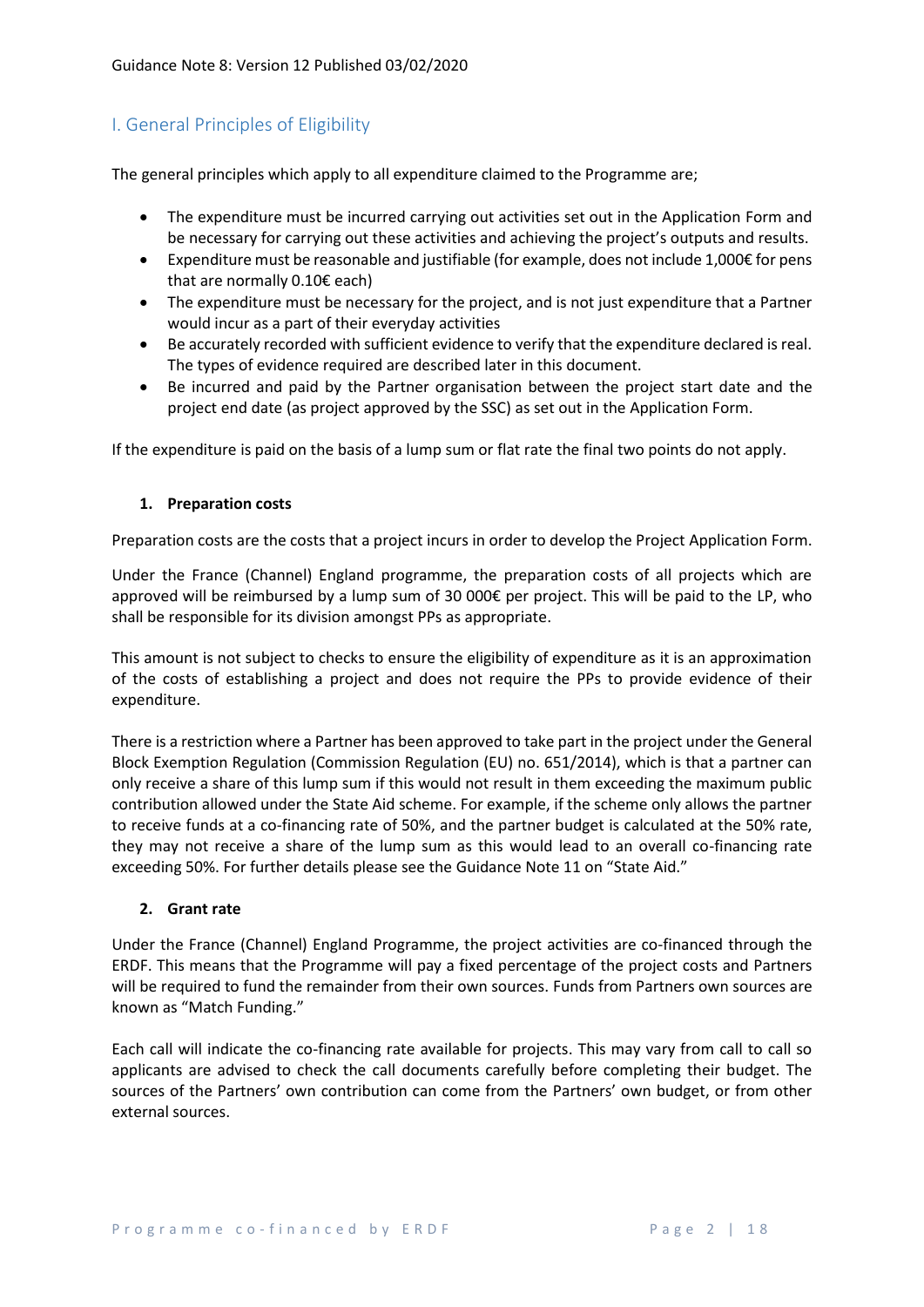Under certain State Aid exemptions, the co-financing rate for a project or individual Partner may be restricted, so the overall Partnership may receive a lower co-financing rate. Please see the Guidance Note 11 on "State Aid" for more information.

It is not possible to receive an advance payment from the ERDF under the France (Channel) England programme. This means that each project has to finance its activities until it submits a financial claim which is subsequently assessed for approval. The Programme then reimburses to the LP the cofinanced share of the total eligible expenditure declared by each Partner. The LP will then distribute the co-financing among the remaining Partners in accordance with the Partnership Agreement.<sup>2</sup>

PPs therefore need to set aside sufficient liquidity to cover their expenses between project initiation and the first payment, and to cover their expenses in between claims.

Please consult the Guidance Note 6 on "Project Implementation" for more detail on the payment claims process, and the likely timescales for reimbursement.

# **3. Eligibility period**

Expenditure claimed by a project must have been incurred and paid between the Project start and end date. The Project start date will be the date the project is approved by the Project Selection Sub-Committee.

All costs incurred prior to the project start date are considered to have been covered by the lump sum payment for project development and therefore may not be claimed in any later project claims.

In order to avoid losses due to amounts not leaving the Partners' bank accounts until after the end of the project, it is recommended that Partners plan to close project activities 3 months before the official project end date in order to ensure that they can claim the costs linked to project closure.

The final date for which the programme will accept project expenditure is the  $30<sup>th</sup>$  of June 2023, therefore Partners must ensure that their project is completed and closed by this date.

For each claim period, expenditure can only be claimed if it was defrayed before the end of the claim period. If the expenditure has not been paid out before the end of the claim period, then the item will need to be claimed in the following claim period.

A specific exemption will be made for staff costs. If the on-cost for the staff member is paid in a subsequent month (for example in the UK National Insurance and PAYE payments to HMRC are paid a month in arrears) then this may be claimed in the period for which the rest of the staff cost is claimed, provided it is paid out before the Payment Claim is paid to the PP.

# **4. Shared costs**

Shared costs are costs where more than one Partner makes a payment towards a particular expenditure (such as the purchase of an expensive item of equipment). General experience from previous INTERREG Programmes has shown that it is better for PPs to share tasks and not costs.

However, if it is necessary for Partners to share costs, the Programme will allow a form of cost sharing known as the, "contracting Partner only principle."

This means that:

**<sup>.</sup>** <sup>2</sup> Article 13(3) of Regulation (EU) No 1299/2013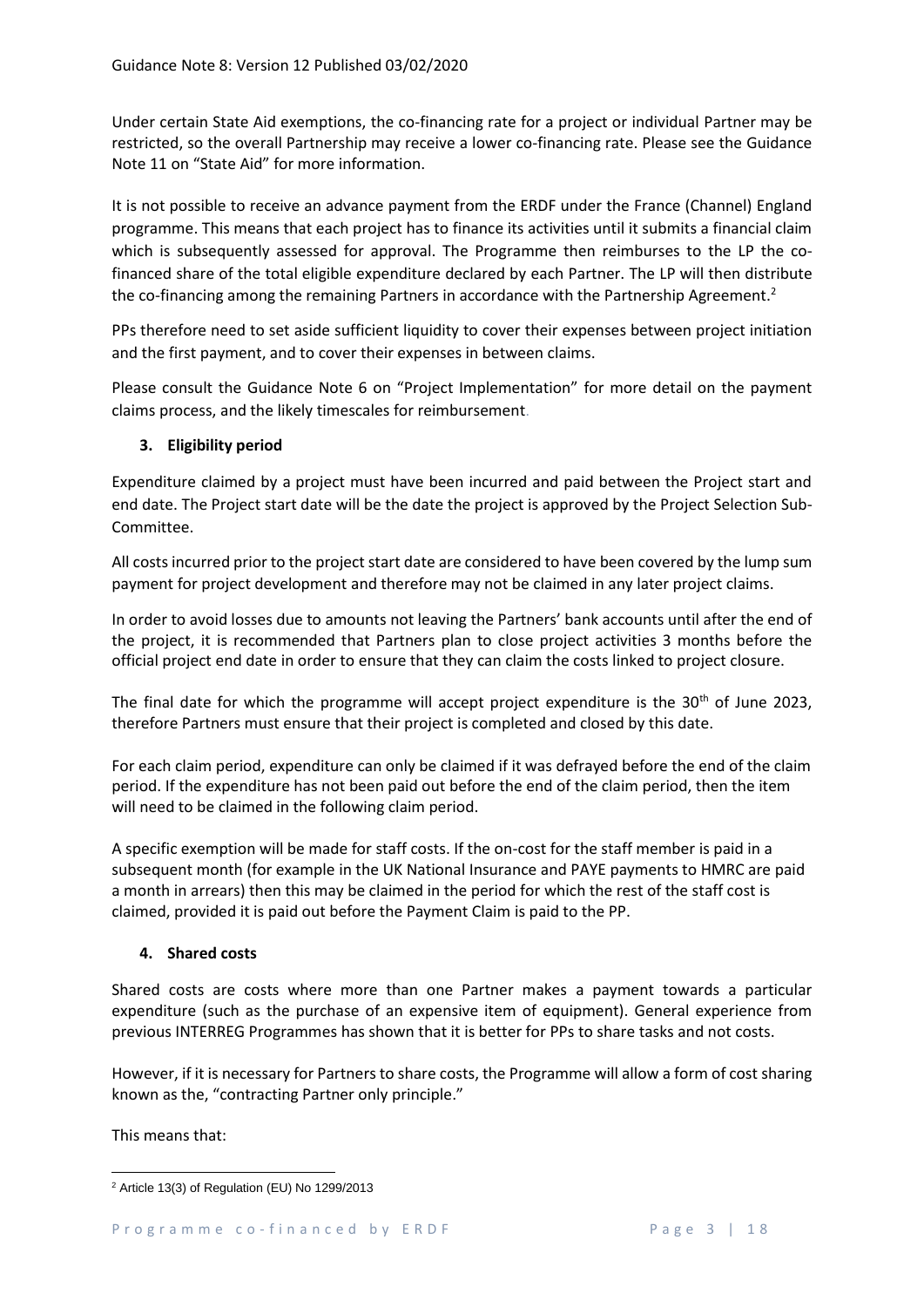- the contracting Partner is the only one that budgets, actually pays and reports the 100% cost item of joint benefit and receives the related support from the Programme,
- the partnership can internally decide to share the cost of match funding the expenditure. The other Partners make a cash payment to the contracting Partner to support this cost. These payments from the other Partners are considered external match funding for the contracting Partner and should be treated as such in the Project Application and the Financial Claims.

## **5. Contributions in kind**

An in-kind contribution is a donation of works, goods, services, land for which no cash payment has been made by a PP. This can be considered as eligible expenditure as part of the match funding for the Partner, provided it meets various conditions.

For further information please see the Guidance Note 9 on "In-Kind Contributions."

## **6. Revenues**

Projects must be aware that revenues generated during the project lifetime, and in some cases after the project completes, must be deducted from the eligible expenditure of the project. There are different rules for this depending on how a project is categorised so projects which have the potential to generate revenue must consult the Guidance Note 10 on "Revenues."

## **7. Public procurement**

During the implementation of a project, virtually all projects buy goods and services externally: for instance, external auditors are hired to carry out the First Level Control, a project and finance manager is hired to assist the LP with the organisational and administrative aspects of project implementation, catering and technical equipment for conferences and meetings is ordered.

Whenever purchases are made and contracts are awarded to external suppliers, **the relevant procurement rules must be observed.** 

Further information is available in the Guidance Note 6 on "Project Implementation."

Projects which cannot prove the award of contracts in compliance with public procurement rules risk having expenditure ruled ineligible. In order to avoid this, all staff within a project who will make procurements on behalf of the project should ensure that they are familiar with the relevant procurement rules.

# II. Specific Budget Line Rules

Project Expenditure under the France (Channel) England programme is divided into six categories. These categories are;

A. Staff;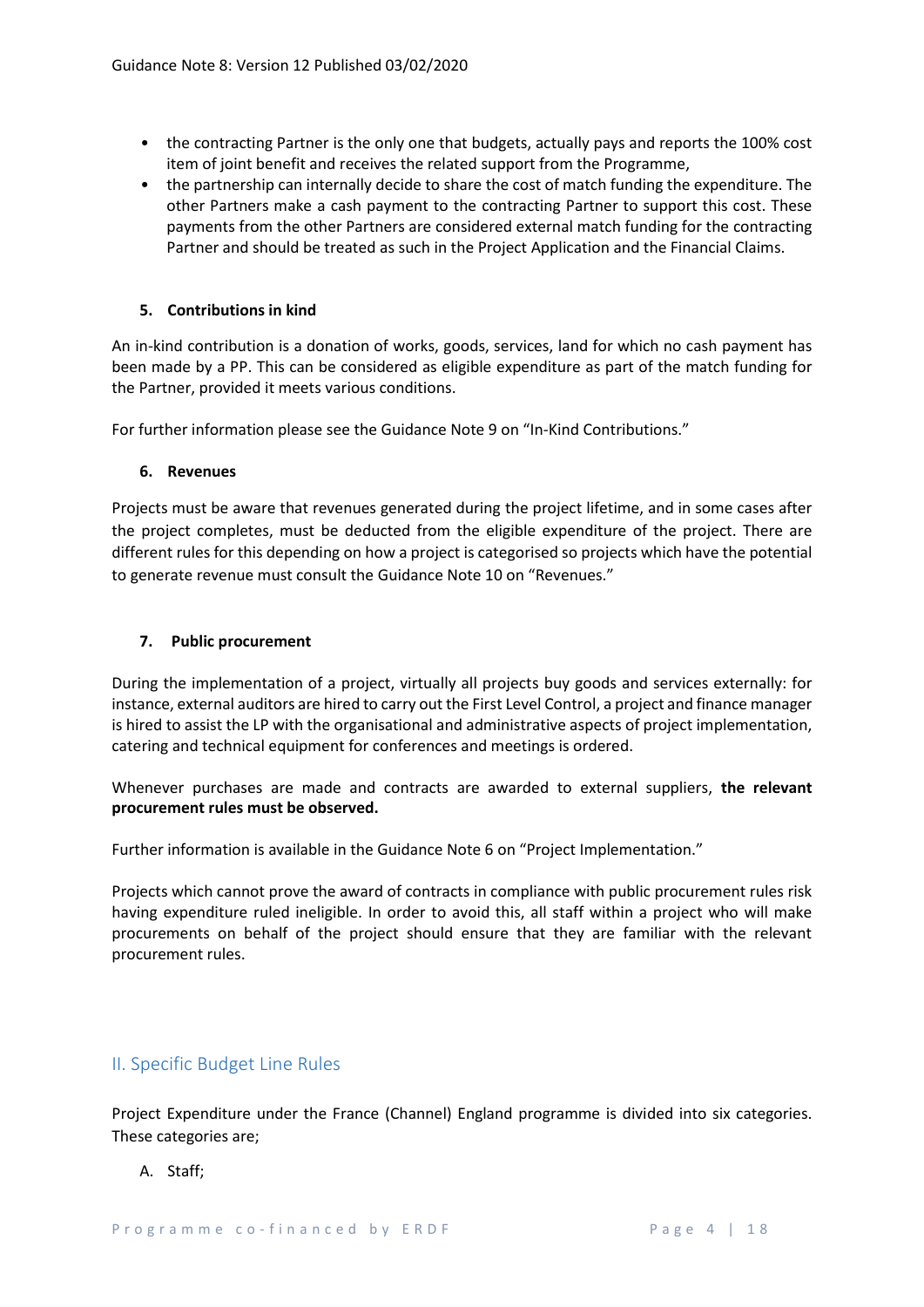- B. Office and administration;
- C. Travel and accommodation;
- D. External expertise and services;
- E. Equipment;
- F. Infrastructure and construction works.

For each Budget Line, a description of the expenditure that falls under the Budget Line is provided. There is also guidance on how the expenditure is to be calculated, and the evidence that needs to be provided in order to claim the evidence.

# $A$  Staff costs<sup>3</sup>

## **Definition**

Staff costs covers the cost of staff working full time or part time on the implementation of the project. To be considered as staff, a person must be employed by the partner organisation. This includes a person working for the beneficiary under a contract other than an employment/work contract.

Staff costs consist of the Partner Organisation's gross employment costs, which are made up of the following:

- Salary payments (fixed in an employment/work contract)
- Other costs directly linked to salary payments paid and not recoverable by the employer, where these payments are fixed either in the employment contract or required by law. These payments must also be irrecoverable by the employer (Examples include social security contributions, pension contributions, and employment taxes.)

Other costs related to employing staff (such as payroll, providing Office space and equipment etc.) may not be included under this Budget Line and fall under the Office and Administration Budget Line.

The following options for calculating staff costs are available in this Programme:

- 1. Staff costs calculated as 20 % flat rate of direct costs other than staff costs<sup>4</sup>
- 2. Staff costs calculated on a real cost basis

Each Partner Organisation must choose one of these options and indicate the choice in the Application Form. The chosen option will apply to all staff members of the Partner Organisation working on the project, and it will apply for the entire project duration.

In the following sections more details and information on the different options are provided.

## **Method 1. Staff costs calculated as 20 % flat rate of direct costs**

For this option the calculation of staff costs is based on a flat rate of 20% of the direct costs other than the staff costs.

**.** 

<sup>3</sup> Article 3 of Delegated Regulation (EU) No 481/2014

<sup>4</sup> Article 19 of Regulation (EU) No.1299/2013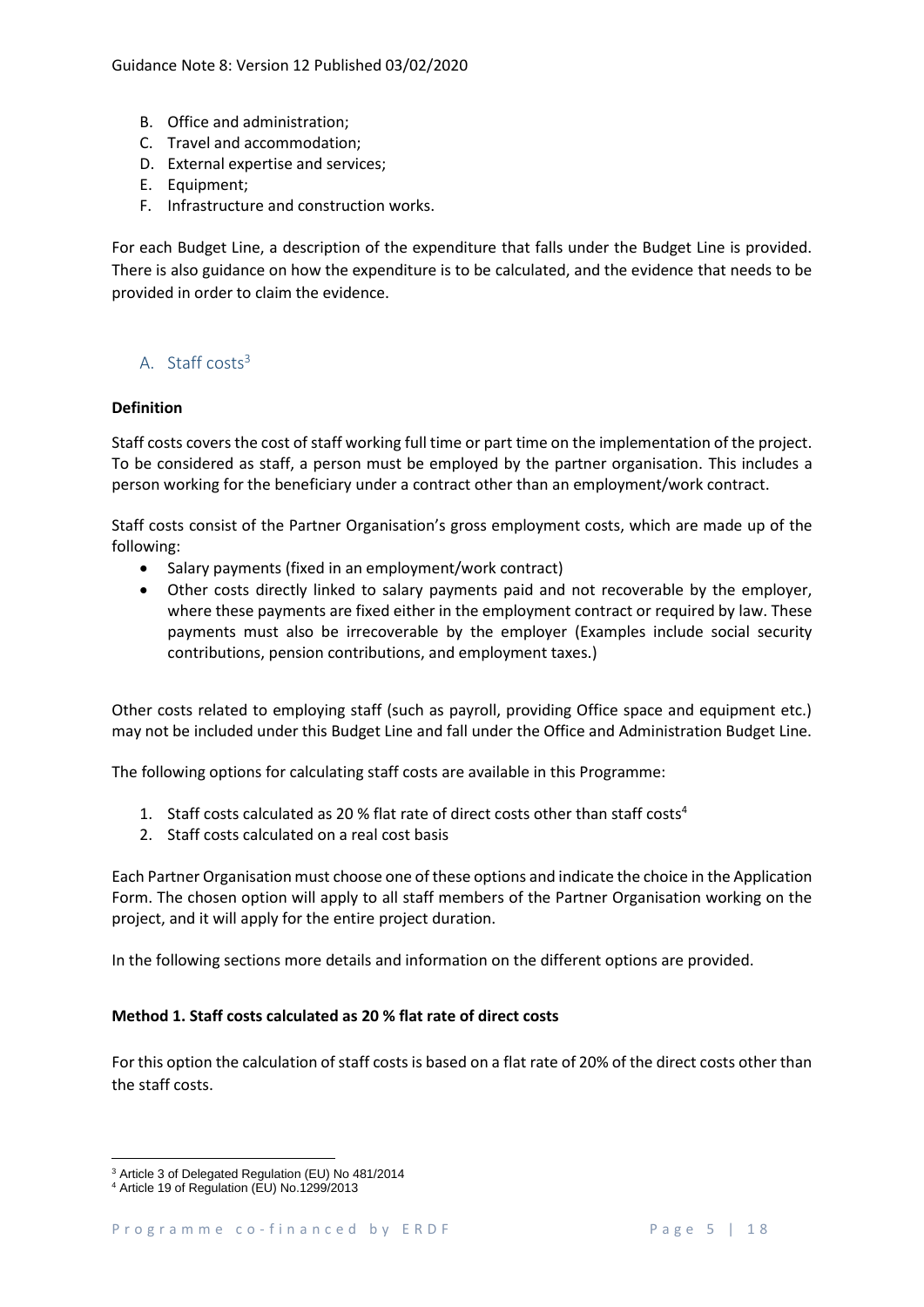The eligible amount for staff cost is equal to 20% of the total eligible amount under all the other budget lines excluding office and administrative expenditure. No further calculation is required.

Example: Project X – Partner Y calculates staff costs using the 20% flat rate option:

| A | Travel and accommodation10,000€        | 60,000€ |
|---|----------------------------------------|---------|
|   | External expertise and services20,000€ |         |
|   |                                        |         |
|   | Staff Cost at flat rate                | 20%     |
|   | Eligible staff costs $(A * B)$         | 12.000€ |

## **Supporting documents needed to allow the expenditure to be verified.**

Employment contracts will be required as evidence that staff costs have been incurred in order to claim expenditure using this method. The check on the claim will consist of checking that the calculation is correct, and that no expenditure related to staff costs has been included in any other budget line.

## **Method 2. Staff costs calculated on a real cost basis**

Using this method, the project will claim the actual costs they have incurred from employing staff who work on the project.

There are four ways of calculating the actual cost to the employer, each of which depend on the working arrangements for the individual working on the project. As these relate to individuals, it is possible to have various staff working under different arrangements within the same project.

- a. Person employed by the Partner organisation, and working fully on the project;
- **b.** Person employed by the Partner organisation, working partly for the project **on a fixed percentage;**
- **c.** Person employed by the Partner organisation, working partly for the project **on a flexible percentage.**
- d. Person employed by the Partner organisation, who does not have a fixed number of hours and is paid at an hourly rate.

For each of these situations, a specific methodology of calculation shall be followed. These are set out below.

## **a) Person employed by the Partner organisation, and spending all their working hours on the project**

Staff costs shall be calculated as follows:

- The employee's total gross employment cost (incl. employment taxes) can be claimed.
- The employer shall issue a document for each employee setting out that 100% of their time is to be spent on the project. (Either as part of the Employment contract, or in a Mission Letter or similar document)
- No separate time recording system is required (timesheets)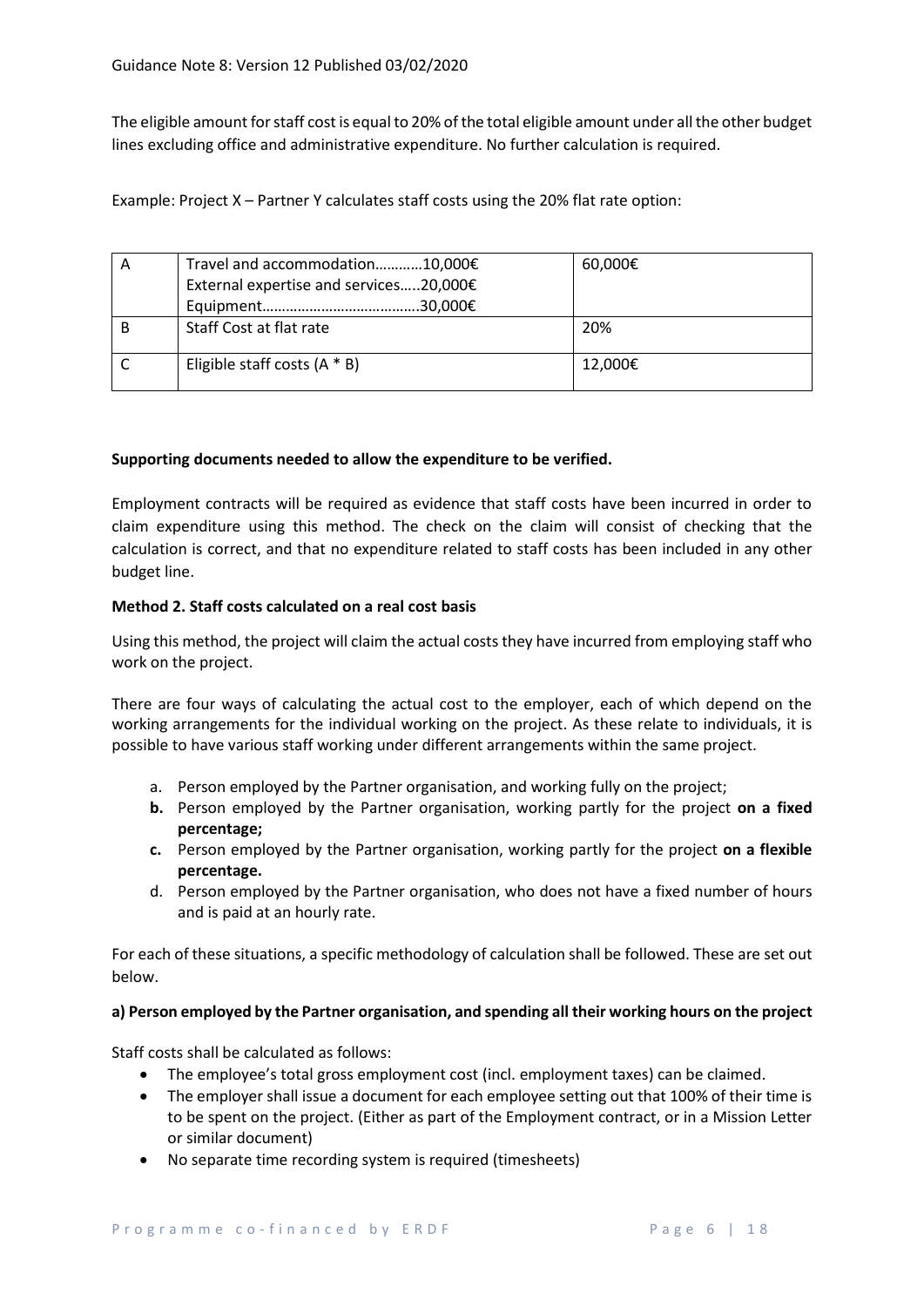#### **Example**

|   | Total monthly employment costs (gross salary and $\vert 5,000 \in$ |        |
|---|--------------------------------------------------------------------|--------|
|   | employment taxes)                                                  |        |
| B | Percentage of time worked monthly on the project                   | 100%   |
|   | Eligible costs: $(A * B)$                                          | 5,000€ |

## **Supporting documents needed to allow the expenditure to be verified.**

The following documents have to be provided to the first level controller to demonstrate the eligibility of the costs:

- Working contract or any other equivalent legal agreement that allows for the identification of the employment relationship between the employee and the Partner's organisation;
- A document clearly showing that the employee works 100% of the time on the project (this could be the working contract and/or any other document issued by the employer like a 'mission letter');
- Document identifying the real employment costs (gross salary and employment taxes) for the employee such as pay slips or other accounting documents where the employment costs are clearly detectable;
- Proof of payment (e.g. bank statements, BACS reports, or outputs from accounting system).

## **b) Person employed by the Partner organisation, working partly on the project at a fixed percentage of their time**

Staff costs shall be calculated as follows:

- The fixed percentage of the gross employment cost (incl. employer's charges), in line with the fixed percentage of time worked on the project;
- No separate time recording system (timesheet) is required.

#### **Example**

|   | Total monthly employment costs (gross salary and $\vert 5,000 \in$ |         |
|---|--------------------------------------------------------------------|---------|
|   | employment taxes)                                                  |         |
| B | Fixed percentage of time worked monthly on the project   60%       |         |
|   | Eligible costs: $(A * B)$                                          | 3,000 € |

## **Supporting documents needed to allow the expenditure to be verified.**

The following documents have to be provided to the first level controller to demonstrate the eligibility of the costs:

- Working contract or any other equivalent legal agreement that allows for the identification of the employment relationship between the employee and the Partner's organisation;
- A document clearly showing that the employee works a fixed percentage of the time on the project (this could be the working contract and/or any other document issued by the employer like a 'mission letter');
- Document identifying the real employment costs (gross salary and employment taxes) for the employee such as pay slips or other accounting documents where the employment costs are clearly detectable;
- Proof of payment (for example, bank statements, BACS reports, or outputs from accounting system).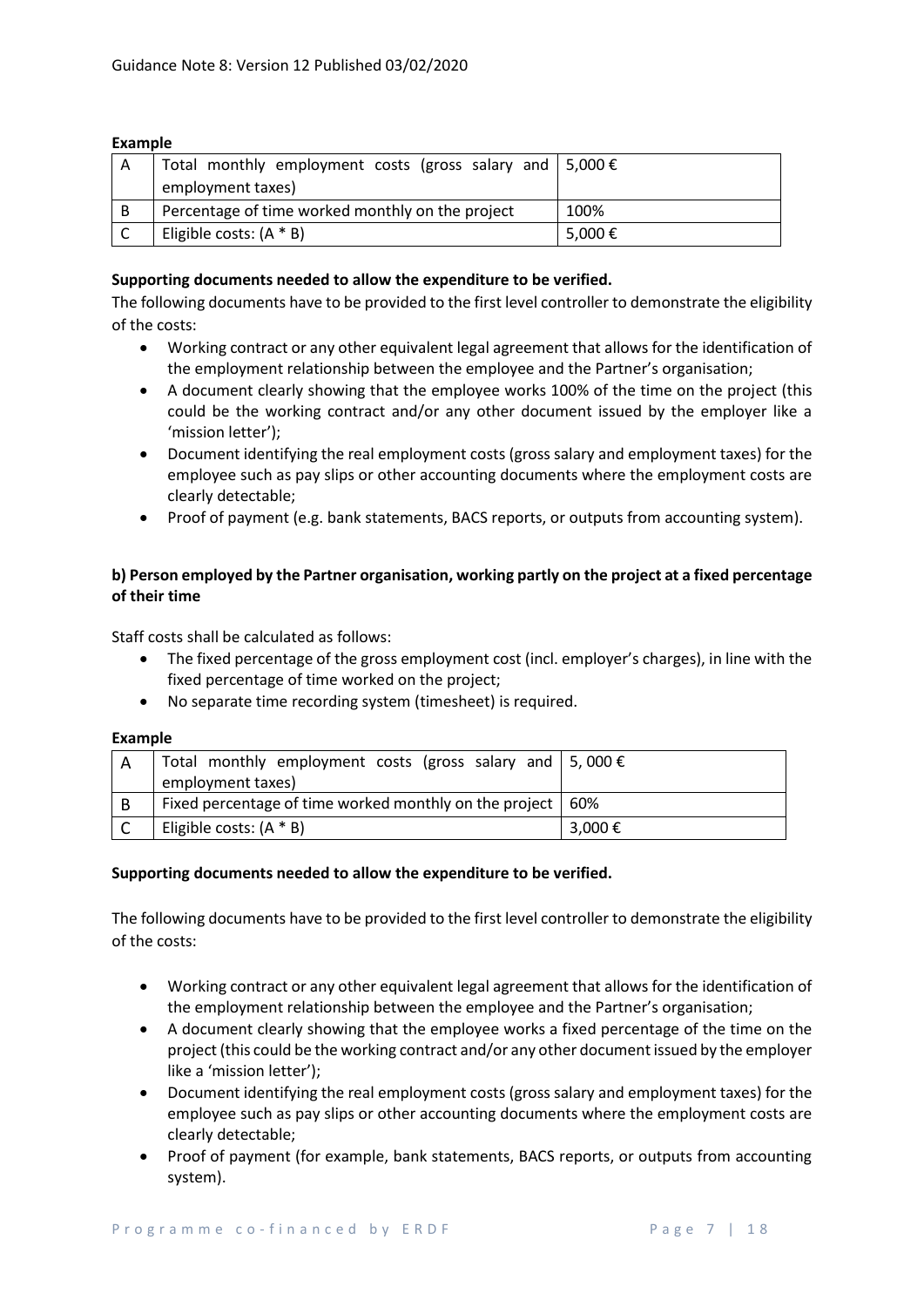# **c) Person employed by the Partner organisation, working partly on the project with a variable number of hours spent on the project**

If an individual does not work a fixed number of hours on the project, then it is necessary to calculate an hourly rate for that individual. The Partner will then be reimbursed on the basis of the number of hours worked on the project, multiplied by an hourly rate.

**To evidence the working time:** a time recording system must be in place recording 100% of the employee's time. This should include the total number of hours spent working on the project and the time spent working on other activities. A template is available on the programme website.

**The Hourly rate shall be calculated by dividing the latest documented Gross Annual Employment costs by 1720.<sup>5</sup>** This number cannot be varied for full time staff: gross annual employment costs must be divided by 1720.

For part-time staff the figure 1720 can be altered in proportion to the amount of time the employee works for the organisation.

**The latest documented Gross Annual Employment** costs must relate to any continuous 12 months period of which the end date is prior to the end date of the Reporting Period. For instance, the 12 months immediately preceding the end of reporting period, or the last calendar year before the end of the reporting period etc. (see example below).

If a staff member has not been employed for a full 12 months before the end of the reporting period, the Gross Annual Employment costs can be extrapolated on the basis of the months available provided that the staff member has been employed at least 3 months by the organisation.

Updates to latest documented Gross Annual Employment costs used during claims are permitted **no more than once per year**. It is important to note that only 1 hourly rate will be permitted per claim period.

## Example:

Project Approval: 30/01/2018 Project Reporting Period 1 End: 10/12/2018 The latest documented Gross Annual Employment Costs covering: 11/2017 to 11/2018

| Total Annual Employment Cost (full time) | 40.000€     |
|------------------------------------------|-------------|
| Hourly rate: 40,000€/1720                | €23.25      |
| Hours worked in the Month                | 100         |
| Eligible costs for the month: $(B * C)$  | $2,325 \in$ |

## Project Reporting Period 3 End: 10/12/2019

The latest documented Gross Annual Employment Costs covering: 11/2018 to 11/2019

| Total Annual Employment Cost (full time) | 41,000€ |
|------------------------------------------|---------|
| Hourly rate: 41,000€/1720                | €23.84  |
| Hours worked in the Month                | 100     |
| Eligible costs for the month: $(B * C)$  | 2,384 € |

**<sup>.</sup>** <sup>5</sup> Article 68(2) of Regulation (EU) No 1303/2013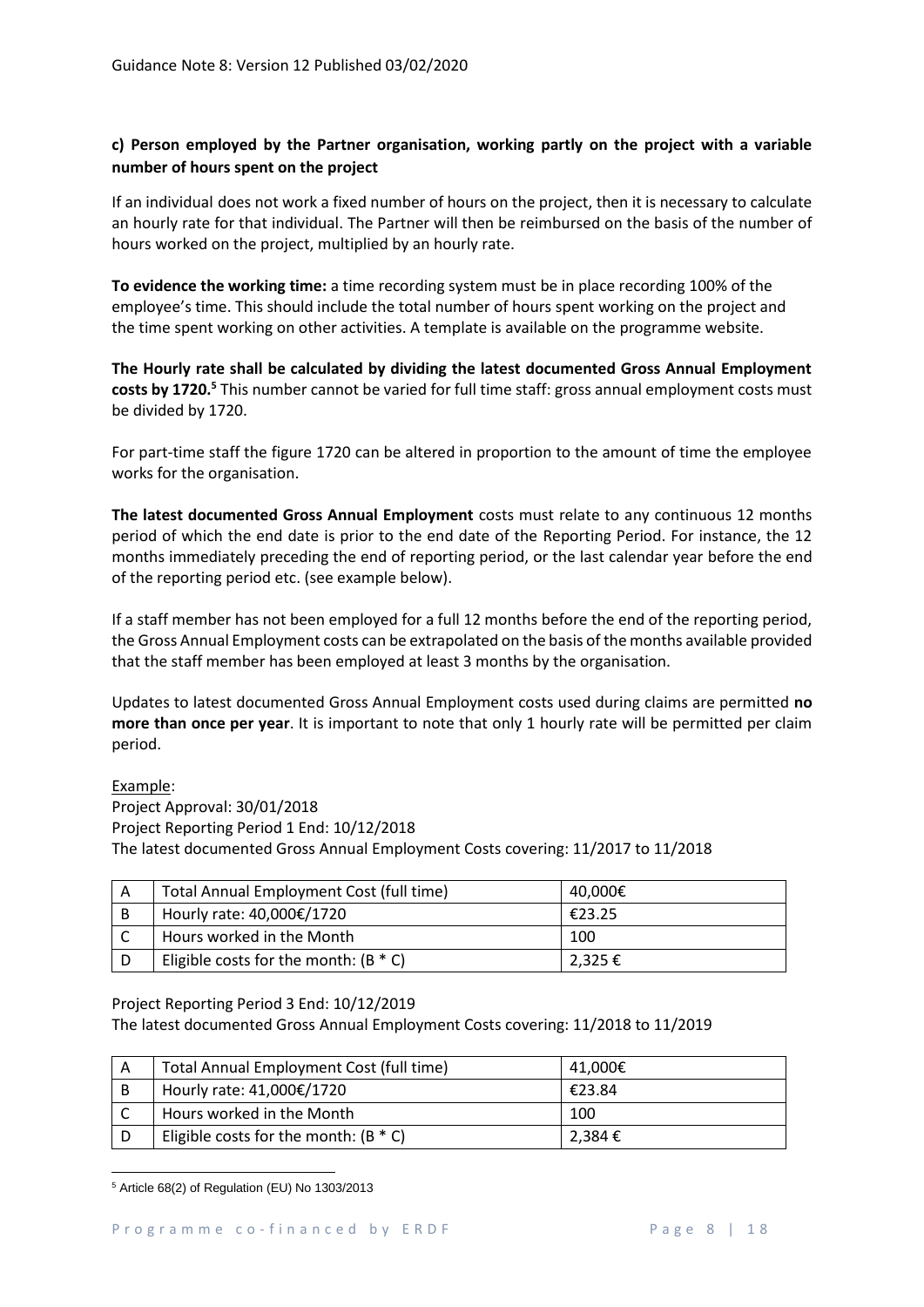## **Supporting documents needed to allow the expenditure to be verified.**

The following documents have to be provided to the first level controller to demonstrate the eligibility of the costs:

- Document that permits the identification of the employment relationship with the Partner's organisation: working contract or any other equivalent legal agreement;
- Document identifying the latest documented Gross annual employment costs (gross salary and employment taxes) for the employee, such as pay slips or other accounting documents where the employment costs are clearly detectable;
- Proof of payment (e.g. bank statements, BACS reports, or outputs from accounting system);
- Document explaining the calculation of the hourly rate;
- A time recording system which covers 100% of the working time of the employee (such as a timesheet or equivalent time recording system). This must identify both the time spent on the project and the work carried out on other activities.

## **d) An individual who works at an hourly rate and does not have a fixed number of hours**

Where an individual works on an hourly basis, then the Partner will be reimbursed on the basis of the number of hours worked on the project multiplied by the hourly rate agreed in the employment (or equivalent) document.

Under this arrangement a Time Recording system recording 100% of the time of the employee must be in place.

## **Supporting documents needed to allow the expenditure to be verified.**

The following documents have to be provided to the first level controller to demonstrate the eligibility of the costs;

- Document that permits the identification of the relationship with the Partner's organisation: working contract or any other equivalent legal agreement, including the hourly rate for the individual;
- Proof of payment (e.g. bank statements, BACS reports, or outputs from accounting system);
- A time recording system which covers 100% of the working time of the employee (such as a timesheet or equivalent time recording system). This must identify both the time spent on the project and the work carried out on other activities.
- B. Office and administrative expenditure<sup>6</sup>

## **Definition**

 $\overline{a}$ 

<sup>6</sup> Article 4 of Delegated Regulation (EU) No 481/2014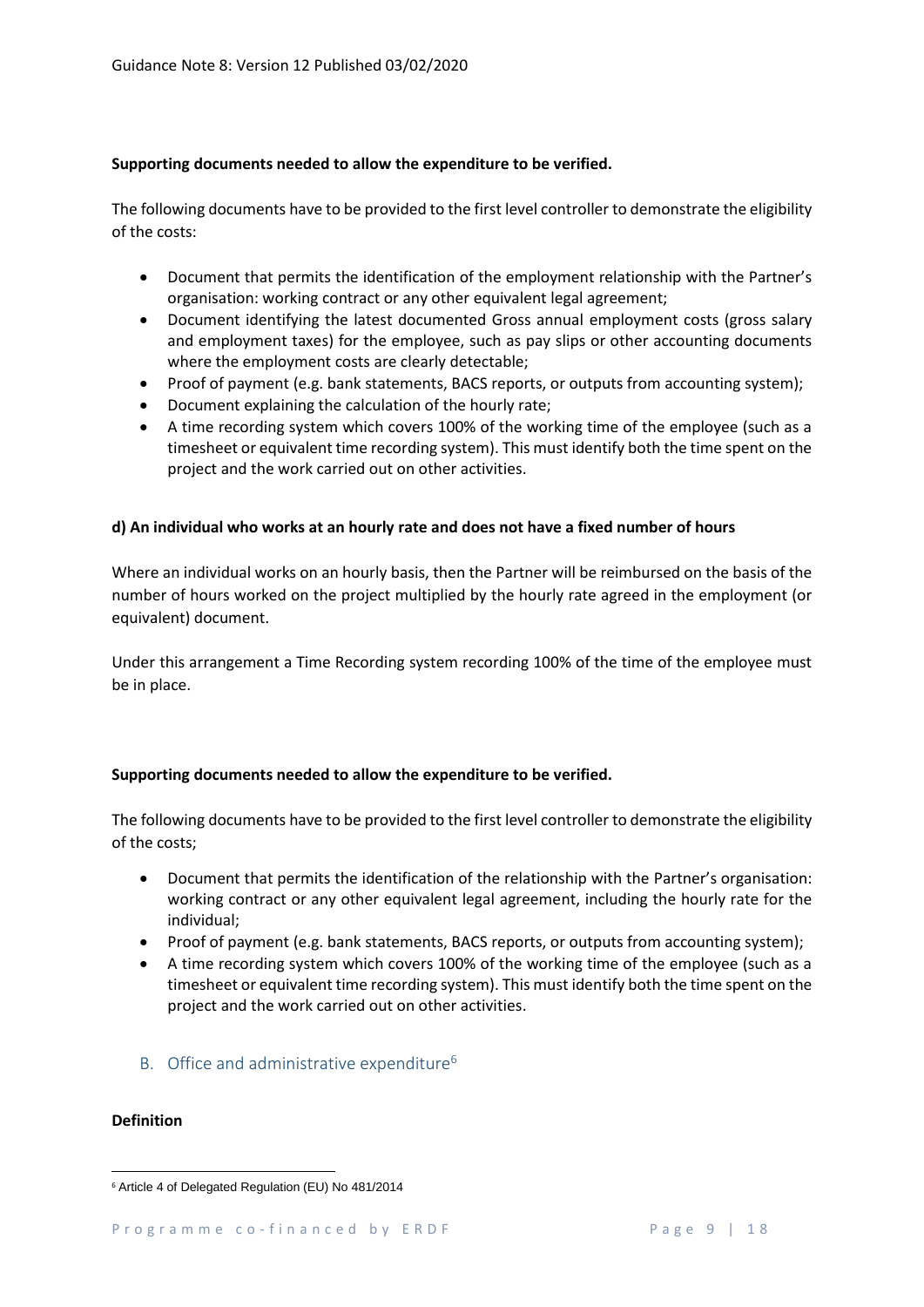Office and administrative costs cover general administrative expenses of the Partner organisation necessary for the delivery of project activities.

Office and Administration Expenditure includes the following types of expenditure;

- Office rent;
- Insurance and taxes related to the buildings where the staff are located and to the equipment of the office (e.g. fire, theft insurances);
- Utilities (e.g. electricity, heating, water);
- Office supplies (e.g. stationary like paper, pens etc.);
- General accounting provided inside the beneficiary organisation;
- Archives;
- Maintenance, cleaning and repairs;
- Security;
- IT systems (e.g. administration and management of office hard- and software);
- Communication (e.g. telephone, fax, internet, postal services, business cards);
- Bank charges for opening and administering the account or accounts where the implementation of an operation requires a separate account to be opened;
- Charges for transnational financial transactions.

IT systems that support the implementation of the project rather than forming a part of the project activities should be treated as Office and Administration Expenditure. This therefore covers all the normal systems and infrastructure required for the running of an office, such as Microsoft Office or other word processing and email systems, accounting software and payroll software.

In the FCE Programme, office and administrative expenditure are to be budgeted and reported as a flat rate of 15% of each Partner's eligible staff costs<sup>7</sup>. All the listed items of expenditure will be treated as being paid by this 15% and may not be claimed under other Budget Lines.

No detailed budget has to be planned for the budget line 'office and administrative expenditure', the Application Form will automatically calculate a budget corresponding to 15% of the planned staff costs for each Partner.

When it comes to reporting office and administrative expenditure, the flat rate of 15% is automatically applied to the actually eligible reported staff costs of each PP.

**Example**

| Α | Eligible reported staff costs                                        | EUR 36,000 |
|---|----------------------------------------------------------------------|------------|
| B | Flat rate for office and administrative expenditures                 | 15%        |
|   | Eligible reported office and administrative expenditures   EUR 5,400 |            |
|   | (automatic reporting without proof of actual costs) (A*B)            |            |

## **Supporting documents needed to allow the expenditure to be verified.**

PPs do not need to provide any justification or supporting documents. PPs thus also do not need to document that the expenditure has been incurred and paid or that the flat rate corresponds to the reality. The FLC will check that the calculation is correct, and that no expenditure related to the office and administrative budget line is included in any other budget line.

**<sup>.</sup>**  $7$  Article 68(1)(b) of Regulation (EU) No 1303/2013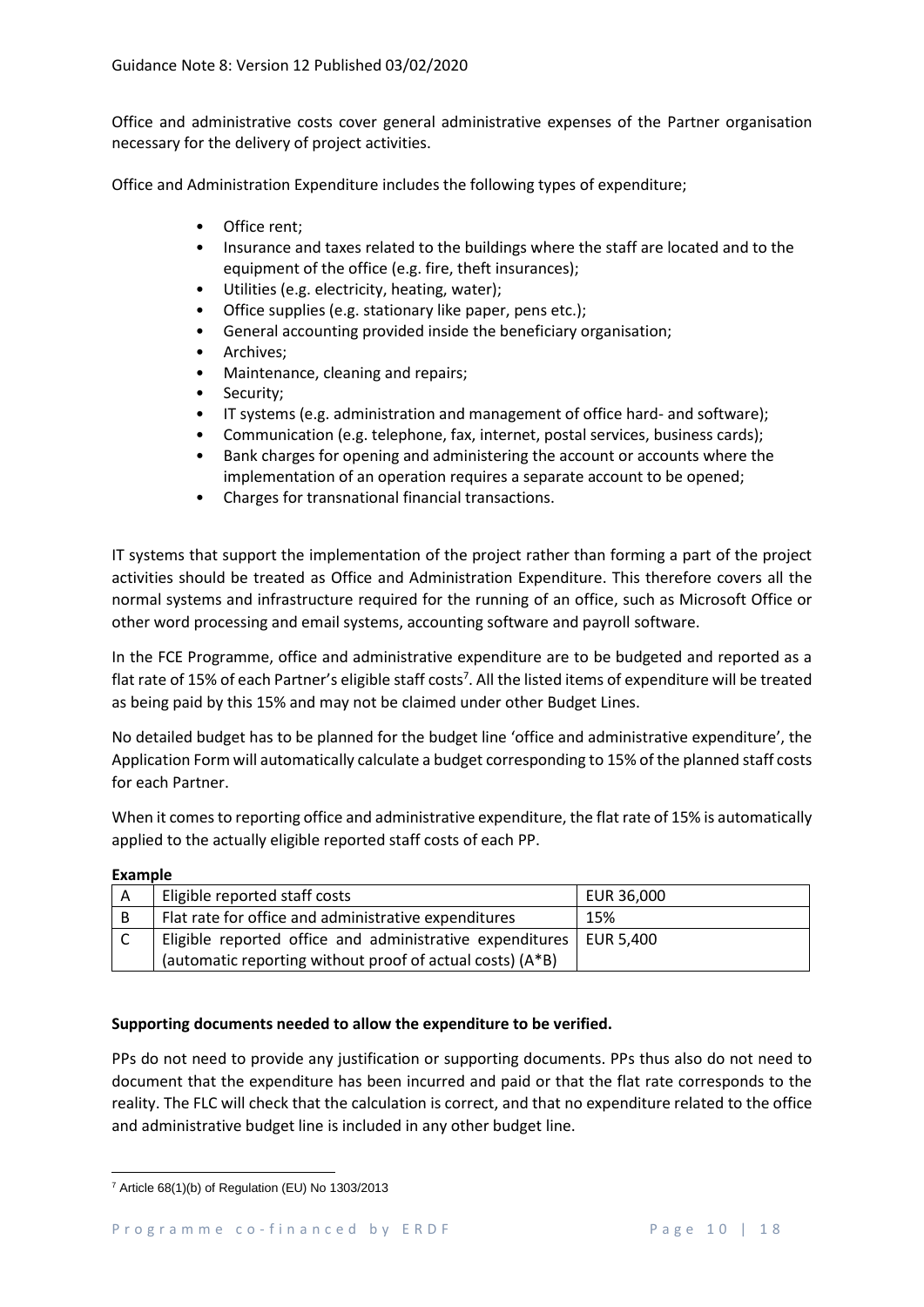## **Points of attention**

- Where a contract with an external provider includes administration charges, these costs should be included in the budget that the external provider's costs are claimed under as they are a part of the contract.
- If a PP chooses the 20% flat rate for staff costs, the method for calculating the office and administrative expenditure would be:
	- o The 20% of the expenditure reported in the budget lines relating to direct costs is used as a base;
	- o From this base, 15% may be claimed as office and administrative costs.

#### **Example**

| A            | Total eligible amount declared by the Partner under all the            | 100,000€  |
|--------------|------------------------------------------------------------------------|-----------|
|              | other budget lines (excl. office and administrative                    |           |
|              | expenditure)                                                           |           |
| B            | Staff costs flat rate                                                  | 20%       |
| $\mathsf{C}$ | Eligible staff costs $(A * B)$                                         | 20,000€   |
| D            | Flat rate for office and administrative expenditures                   | 15%       |
| E            | Eligible reported office and administrative expenditures               | EUR 3,000 |
|              | (automatic reporting without proof of actual costs) (B <sup>*</sup> C) |           |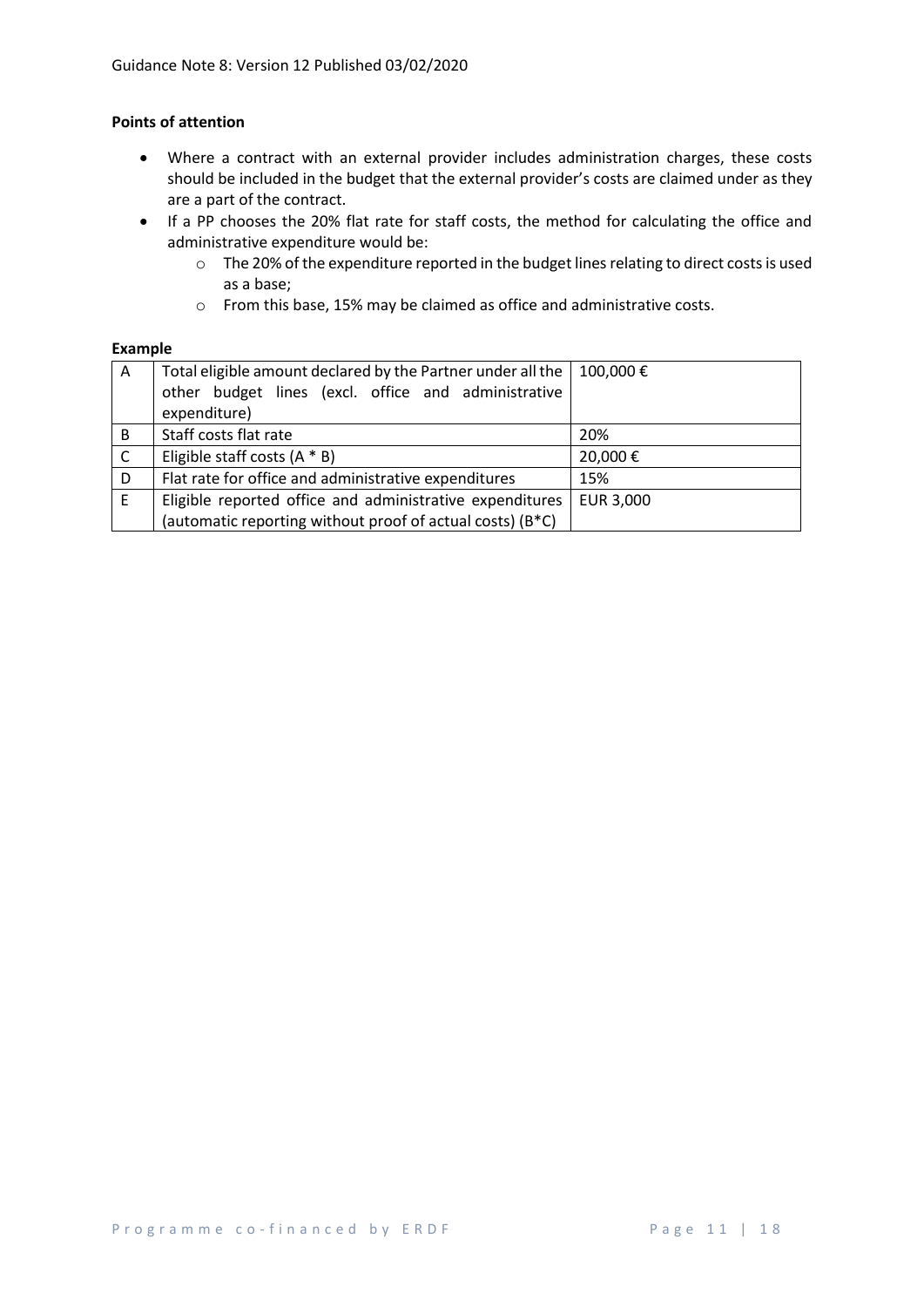## C. Travel and accommodation<sup>8</sup>

#### **Definition**

This budget line covers the travel and accommodation costs of the project. Where travel costs are incurred by an external expert or service provider then these costs will fall under the External Expertise and Service budget line.

Travel and Accommodation costs may be claimed for the following categories of persons:

- 1. Staff of the PPs;
- 2. Persons travelling to attend interviews for posts advertised by the partners related to the implementation of the project;
- 3. Members of the projects target group when this is clearly in the interest of cooperation and provided that this expenditure is identified at the application stage and it is necessary for carrying out the project.

Travel and accommodation costs covers the following:

- 1. Travel (e.g. tickets, travel insurance, fuel, car mileage, tolls, parking fees, and mileage rates);
- 2. Meals;
- 3. Overnight Accommodation;
- 4. Visa;
- 5. Daily allowances.

The following rules will apply to Travel and Accommodation expenditure:

Costsfor Subsistence and Accommodation may not exceed the European Commission's maximum rate for hotel and daily subsistence allowance. These rates will be made available on the Programme website.

As of Jan 2015;

- For the UK, the maximum rate is  $\epsilon$ 175 for a hotel and  $\epsilon$ 101 for subsistence;
- For France, the maximum rate is €150 for a hotel and €95 for subsistence.

As of March 2018;

**.** 

- For the UK, the maximum rate is €209 for a hotel and €125 for subsistence;
- For France, the maximum rate is €180 for a hotel and €102 for subsistence.

The subsistence rate includes the costs for local transport, such as buses, taxis, trams and metro etc. For latest travel rates figures refer to "Travel rates update" on the Programme website, under useful [documents.](https://www.channelmanche.com/en/programme/useful-documents/)

Anything listed in points (1) to (4) covered by a daily allowance paid to the member of staff may not be claimed. In these situations, only the daily allowance may be claimed.

Costs must be borne by the Partner organisation. Where the costs under this budget line are first paid by an employee and then claimed back from the Partner organisation, there must be proof of reimbursement from the employer to the employee in order to claim the expenditure.

<sup>8</sup> Article 5 of Delegated Regulation (EU) No 481/2014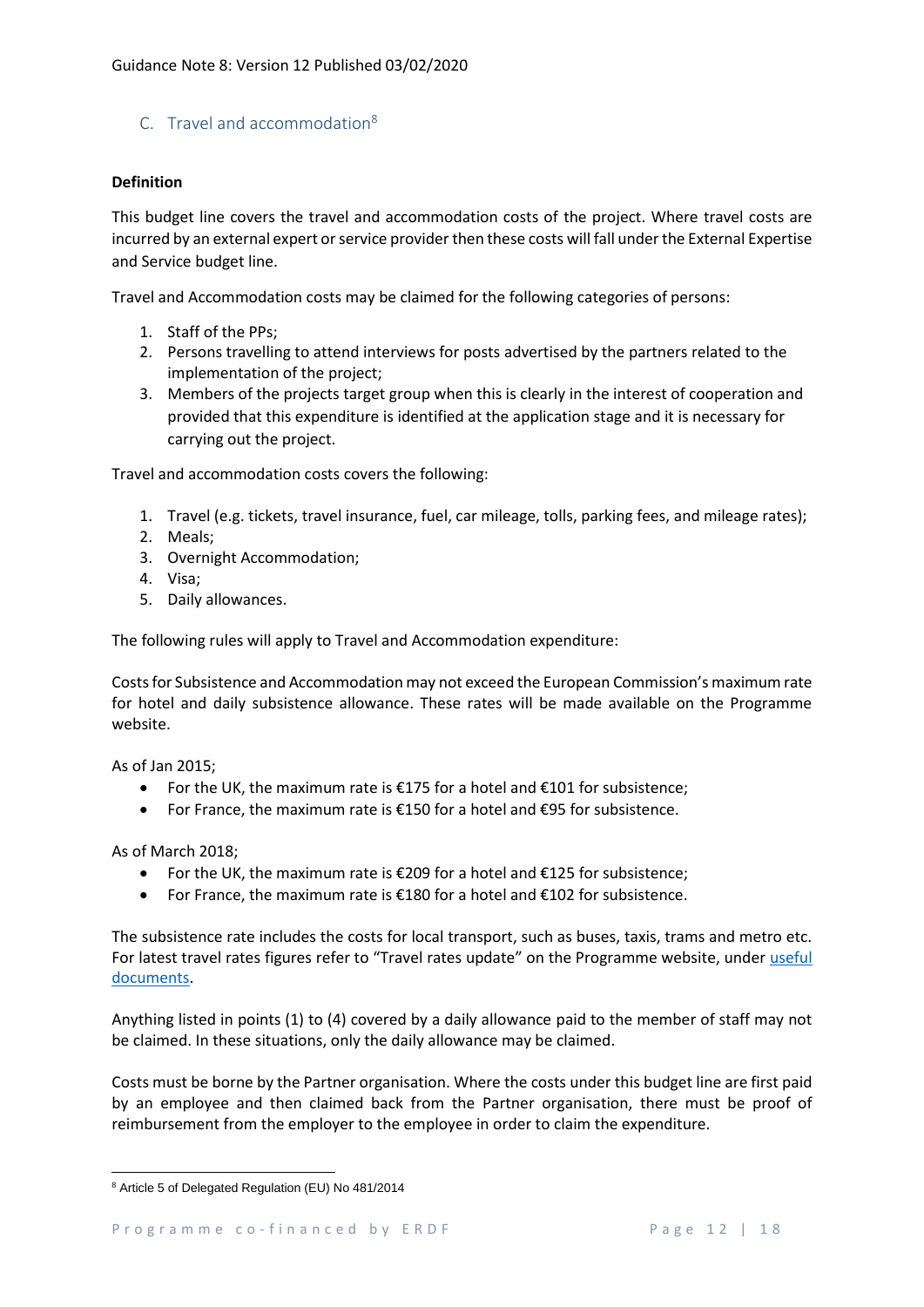Booking fees and other costs associated with the use of travel agencies etc. will be considered a part of the cost of the travel and accommodation.

Real costs and daily allowances must be in line with the specific national or institutional rules applicable to Partner organisation. In the absence of national or internal rules daily allowances may not be claimed, instead only the actual costs of the travel may be claimed.

#### **Cancelled trips**

The general principle of eligibility is that activities are required to take place for costs to be eligible. However, in exceptional cases, travel costs may be considered eligible. These exceptions will only cover cases when the journey was cancelled due to unforeseen circumstances or an extraordinary event beyond the control of the beneficiary, e.g. illness, strike, volcanic eruption, or other force majeure.

The 2 following conditions will need to be met and demonstrated:

- 1. the journey was cancelled due to unforeseen circumstances or an extraordinary event beyond the control of the beneficiary, e.g. in case of staff illness it was not possible to send someone else;
- 2. all reasonable steps were taken to recover the cost incurred (with proof of non-refundable policy on a case by case situation).

#### **Trips outside the Programme Area**

Provided that they meet the normal requirements of Travel and Accommodation trips taken inside the Programme Area will not have any special requirements. However, there are restrictions on Travel and Accommodation costs that relate to trips outside the Programme Area.

Unless one of the three following requirements are met, they will not be considered eligible

- Trips to places outside the Programme Area are eligible if they are explicitly mentioned and justified in the Application Form;
- If trips outside the Programme Area that are not foreseen in the Application Form are required, **a specific request needs to be submitted by the LP to the JS for validation in**  advance. A request template is available on the **Programme website**;
- The travel is for a project partner meeting in **Paris or London.** For example, a trip for a project monitoring committee meeting taking place in London or for a partner to meet with other stakeholders, does not require a validation in advance by the JS. However, conferences and similar events are not considered project partner meetings, so for these cases a request must be submitted to the JS. The reason why one of these cities outside the Programme Area was chosen for a meeting should be explained by the LP in the relevant Project Report (e.g. easy logistical arrangements, lower costs, etc.).

For clarity, these restrictions do not apply to trips that begin and end in the Programme Area, but for logistical reasons require travel outside of the Programme Area (for example, a Train journey from Norwich to Amiens that passes through London will not be regarded as travel outside of the Programme Area).

#### **Supporting documents needed to allow the expenditure to be verified.**

The Project Partner should provide sufficient supporting evidence to the FLC which shows the claimant did attend the said occasion/event which was relevant to the project and the expenditure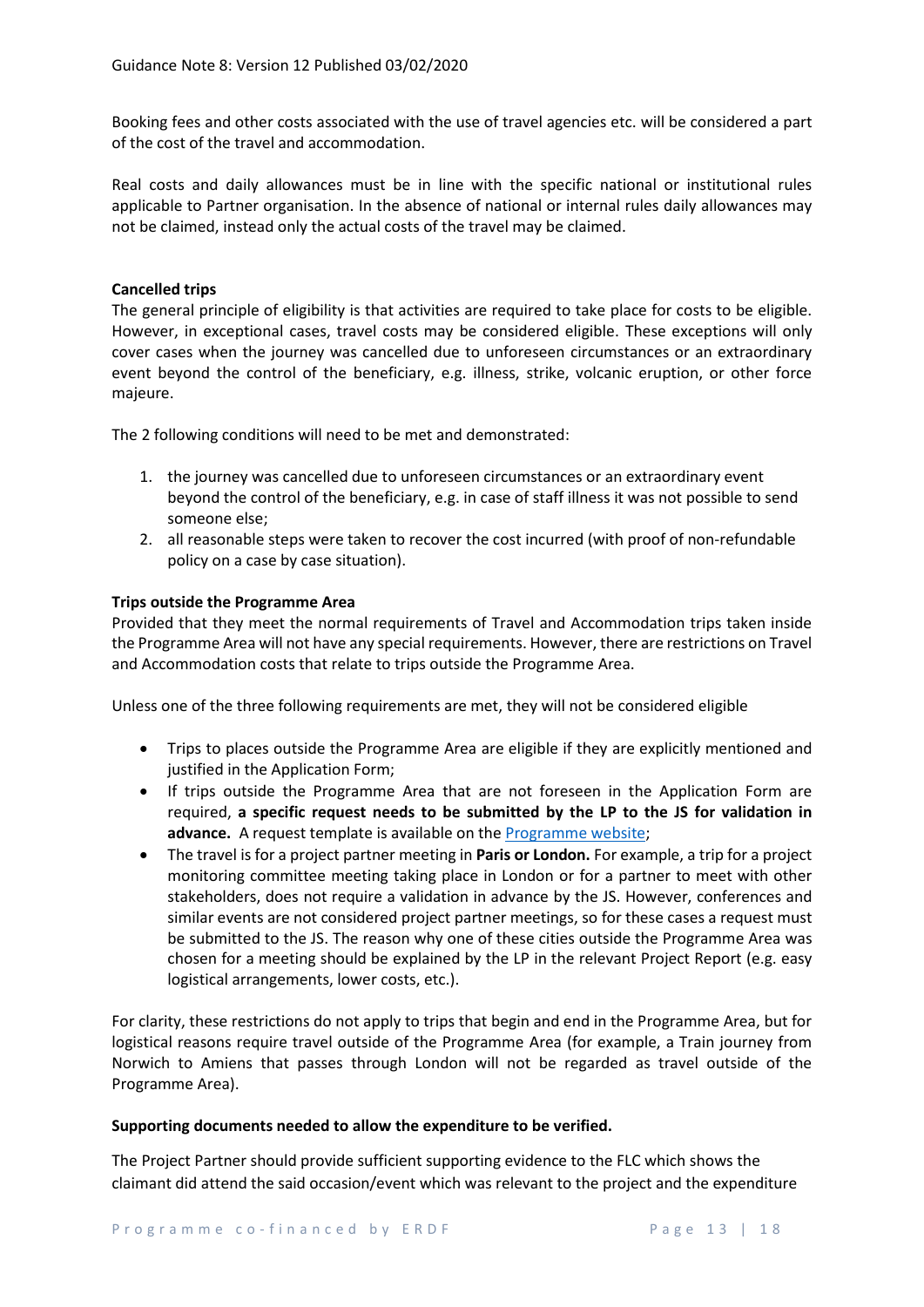was incurred and paid. Not all events are formal in nature, so a judgement has to be made on the practicality of providing sufficient and compelling evidence to assure the FLC on the eligibility of expenditure being claimed. The extent of supporting evidence would therefore vary and may include these or other equally compelling evidence:

- Agenda (or similar) of the meeting/seminar/conference;
- Documents proving that the journey took place (boarding passes, train/ferry tickets etc.);

• Evidence that the meeting took place (minutes with attendees listed or separate attendance list. In the absence of a formal attendance list any e-mail exchanges about the meeting);

• Paid invoices (including hotel bills, transportation tickets, etc.) and, if applicable, the employee's expense claim with a proof of reimbursement by the employer to the employee;

• Daily allowance claims (if applicable), including proof of reimbursement by the employer to the employee;

• A document which sets out the rules of the organisation for employee allowances and for travel and subsistence claims (where applicable)

# D. External expertise and services $9$

## **Definition**

External expertise and services costs are the costs of providers who are external to the project who carry out work for the project in the following fields;

- Studies or surveys (e.g. evaluations, strategies, Concept Notes, design plans, handbooks);
- Training;
- Translations;
- IT systems and website development, modifications and updates;
- Promotion, communication, publicity or information linked to a project or to a cooperation programme;
- Financial management;
- Services related to the organisation and implementation of events or meetings (including room hire, catering or interpretation);
- Participation in events (e.g. registration fees);
- Legal consultancy and notarial services, technical and financial expertise, other consultancy and accountancy services;
- Intellectual property rights (Further explanation at the end of this Guidance Note);
- External First Level Control costs
- The provision of guarantees by a bank or other financial institution where required by EU or national law or in a programming document adopted by the Programme Monitoring Committee;
- Travel and accommodation for external experts, speakers, chairpersons of meetings and service providers (Travel costs of individual attendees may not be claimed);

**<sup>.</sup>** <sup>9</sup> Article 6 of Delegated Regulation (EU) No 481/2014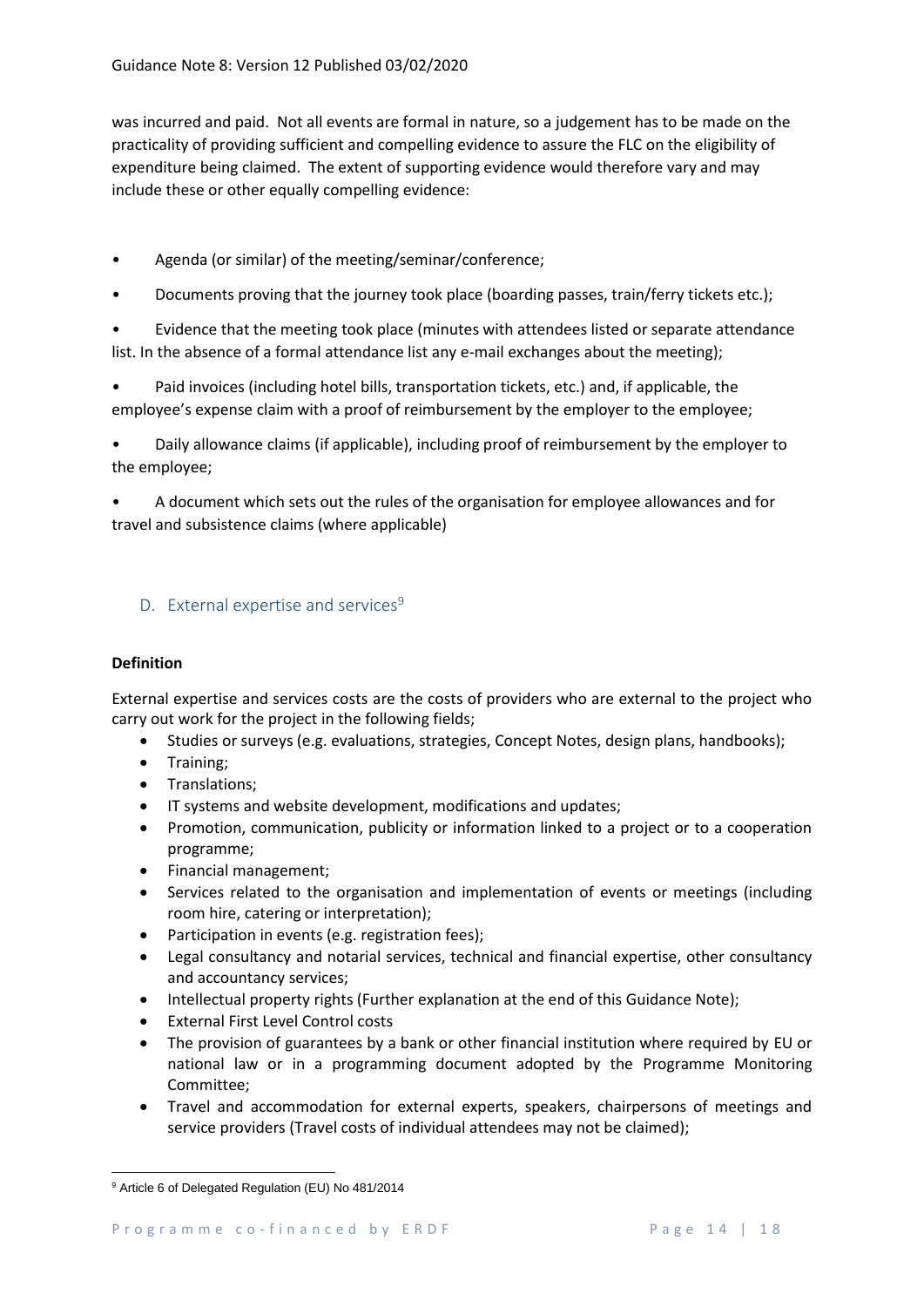• Other specific expertise and services needed for operations.

It is important for PPs to remember that they cannot contract one another in order to deliver the project activities. The "External" refers to the fact that the providers of the expertise or service are external to the Project. If a Partner is carrying out the activity then they should record this and include it in their own claims, rather than charging another Partner in order for them to claim it from the Programme.

IT Systems and website development, modifications and updates, where this is carried out by an external provider should be claimed as External Expertise. The rationale is that it is the development or modification, which is a service, is provided by a company or individual.

In-kind contributions are eligible under this budget line, provided that the requirements are fulfilled. Please consult the Guidance Note 9 on "In-kind contributions."

Costs of first level control shall be budgeted under this budget line if the first level control is provided by an external company or organisation.

As External Expertise and Service costs will by their very nature require a procurement, when engaging external experts or services for the project, Partners should ensure that they are familiar with and follow the Guidance Note 6 on "Project Implementation."

## **Supporting documents needed to allow the expenditure to be verified.**

The following documents must be available for control purposes:

- Procurement Evidence (see Guidance Note 6 on "Project Implementation.")
- A contract or other written agreements of equivalent probative value laying down the services to be provided with a clear link to the project, or an invoice or a request for reimbursement providing all relevant information in line with the applicable accountancy rules;
- Proof of payment;
- Outputs of the work of external experts or service deliverables.

Points of attention

- Advance payments by Partners to suppliers will only be accepted if they are supported by an invoice or another document of probative value. The corresponding activity must have taken place by the end date of the project at the latest.
- Where PPs use an external company for arranging the travel and accommodation of their own staff members (e.g. travel agencies, etc.) these costs shall be claimed under the budget line 'travel and accommodation' rather than under this budget line.

## E. Equipment $10$

## **Definition**.

This budget line covers expenditure for purchasing, renting or leasing equipment. The costs of equipment will either be reimbursed on the basis of depreciation, or on a full cost basis.

Equipment expenditure includes the following categories;

- Office equipment;
- IT hardware and software;

**<sup>.</sup>** <sup>10</sup> Article 7 of Delegated Regulation (EU) No 481/2014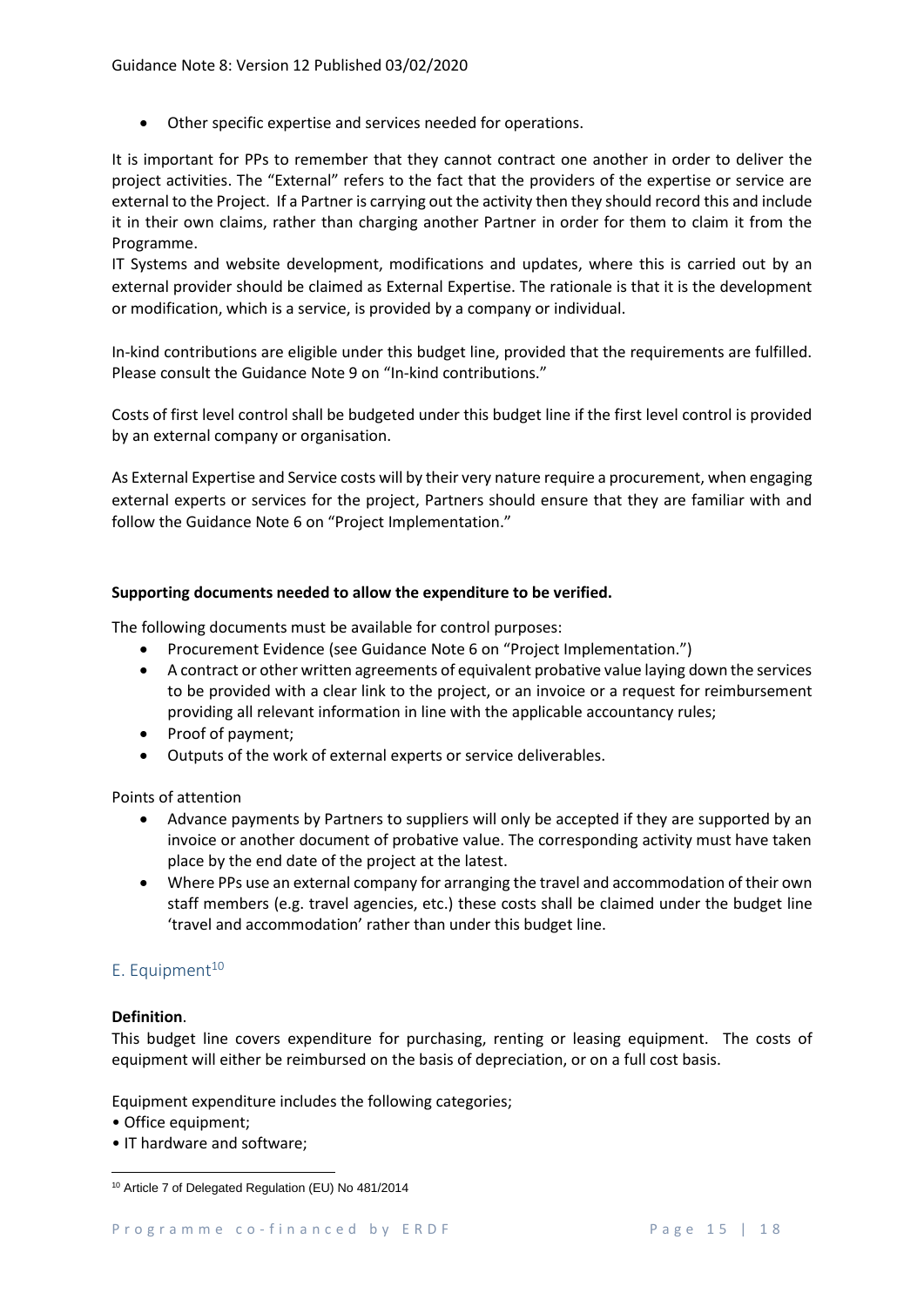- Furniture and fittings;
- Laboratory equipment;
- Machines and instruments;
- Tools or devices;
- Vehicles;
- Other specific equipment needed for operations.

Equipment items can only be funded by the Programme if no other EU funds have contributed towards the cost of the equipment. This includes purchase of  $2^{nd}$  hand equipment where the original purchase of the equipment was supported by EU funds.

Hardware and Software, which will in most cases be "off the shelf" purchases rather than the development of a bespoke product, is considered an Equipment Cost. Bespoke hardware would fall under this category, however bespoke software would be considered a development cost and therefore should be under External Expertise as set out above.

The cost of equipment purchases (rather than leasing or renting) is reimbursed either on the basis of depreciation or full cost.

If the equipment was purchased before the Project began, then only depreciation can be claimed rather than the full cost of purchase.

Partners can decide to claim the full cost where the equipment will be used for the purposes of the project activities after the formal closure of the project. This must be set out in the Application Form. For this option the PPs will need to establish an Asset Management Plan to ensure that the equipment will remain the property of the Partner Organisation and used for activities in line with the project activities until the end of the depreciation period. More detailed information on this Asset Management Plan can be found in the Guidance Note 13 on Project Closure.

The details of this asset management plan and the obligations of the Partners will be set out in the Grant Offer Letter.

If, after the project has been approved by the SSC a Project wants to change from claiming on the basis of depreciation to claiming the full cost of equipment, then this change should be submitted as a project modification. (See the Guidance Note 6 related to Project Implementation.)

Depreciation should be calculated in accordance with the accounting rules of the Partner organisation, and this calculation should be provided as a part of the claim.

Second hand equipment is eligible provided the following conditions are met;

- No other assistance has been received for it from European Funds;
- Its price does not exceed the generally accepted price on the market in question;
- It has the technical characteristics necessary for the project

If equipment is partially used to support the project and partially used for non-project activities, a prorata amount may be charged to the project on the basis of the percentage of time the equipment is used for project activities compared to the percentage of time the equipment is used for non-project activities.

## **Supporting documents needed to allow the expenditure to be verified.**

The following documents must be available for control purposes:

• Evidence of compliance with procurement rules.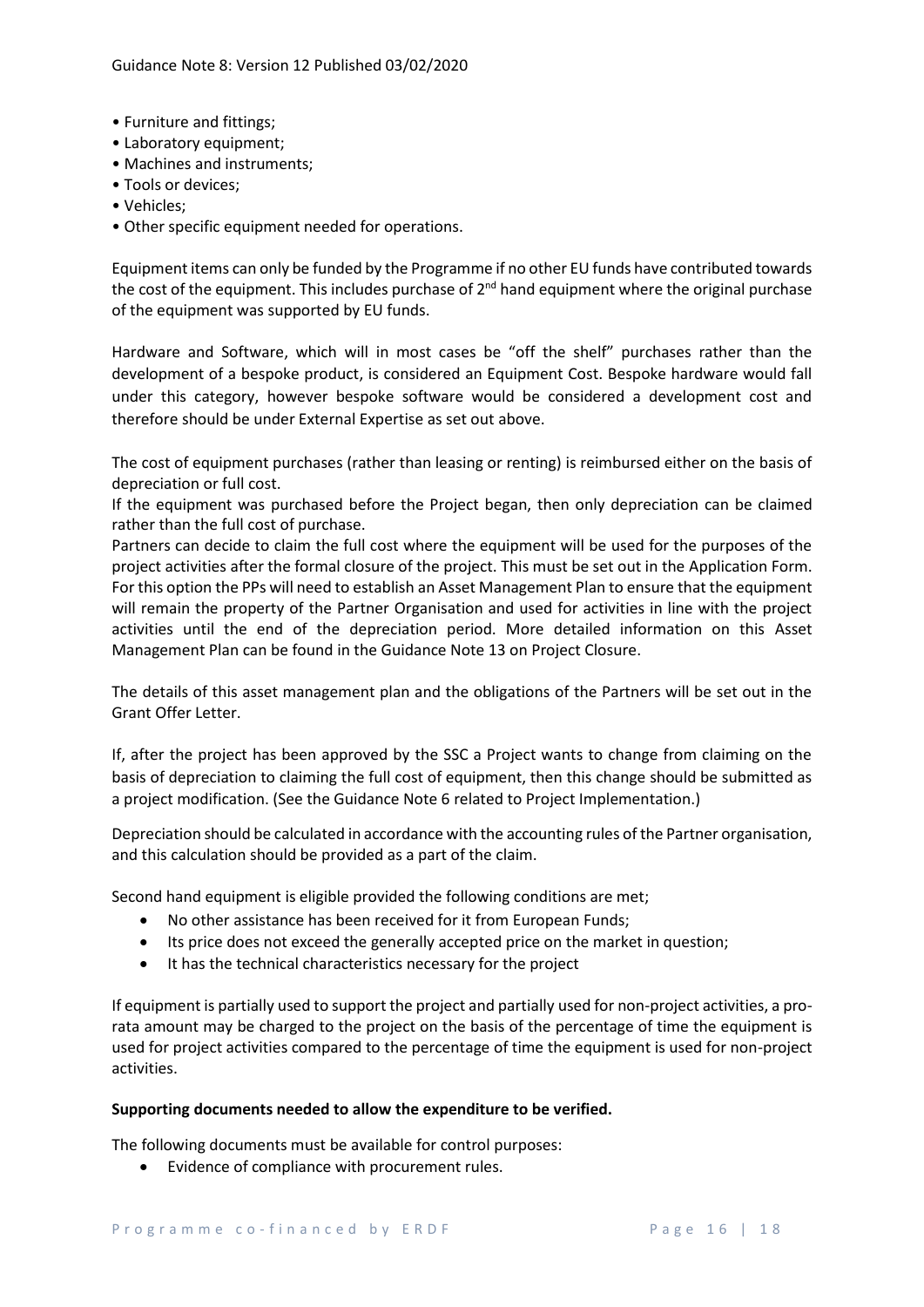- Invoice (or a supporting document having equivalent probative value to invoice).
- Where depreciation is used, the calculation of depreciation in compliance with the applicable national and organisations' rules.
- Organisation's rules on depreciation
- Where a pro-rata allocation is made, the calculation method in line with the organisation's accounting rules
- Proof of payment.

#### **Point of attention**

• Rented equipment: any equipment (including rented) necessary for the implementation of the project needs to be budgeted and reported in the equipment budget line. Rental costs for equipment do not fall under the budget line, "External Expertise and Services costs."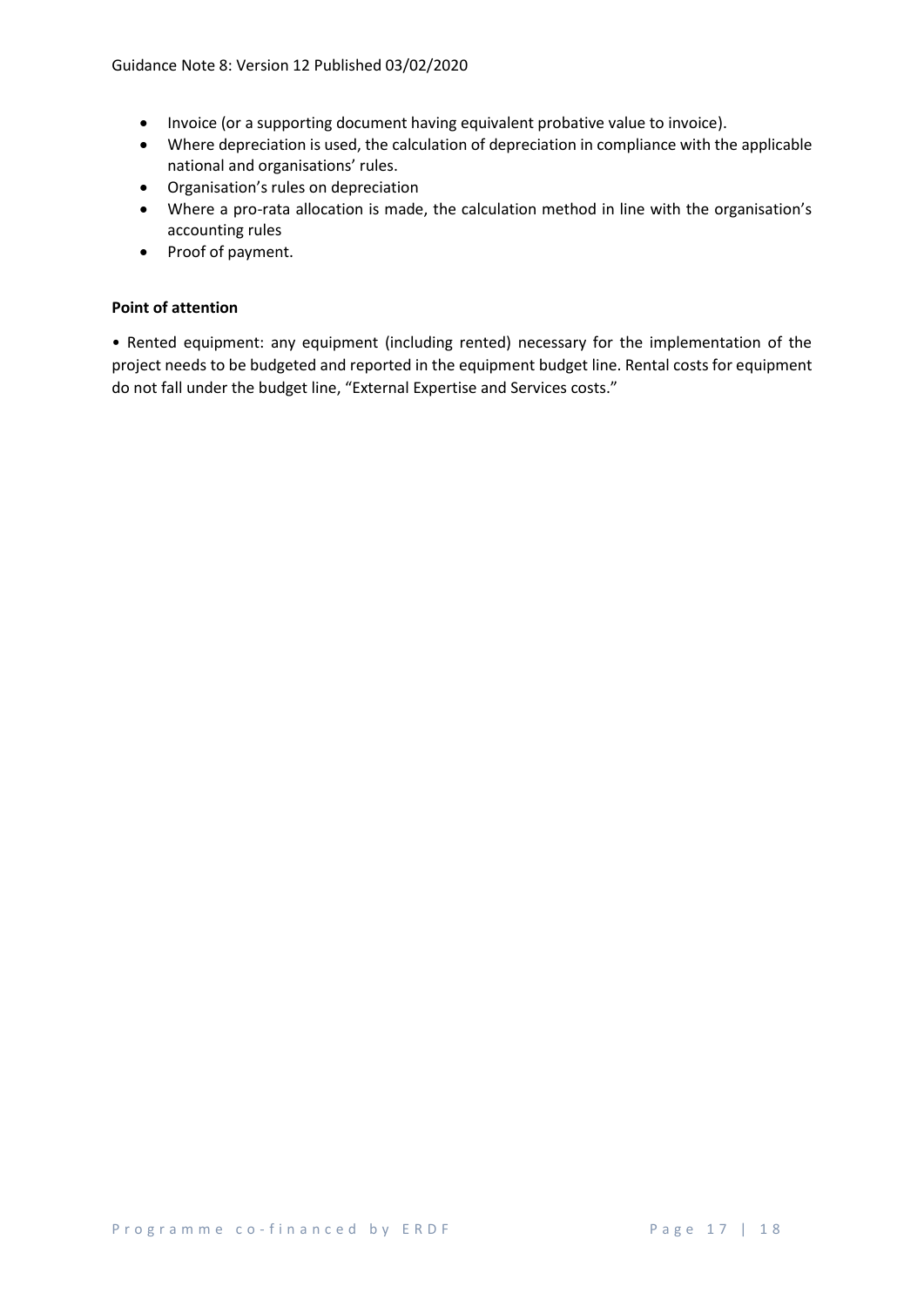## F. Infrastructure and construction works $^{11}$

## **Definition**

"Infrastructure and construction works" budget line covers costs related to investments in infrastructure that do not fall into the scope of other budget lines. This includes costs for:

- Purchase/provision of land;
- Site preparation;
- Delivery;
- Handling;
- Installation;
- Renovation:
- Labour for construction
- Other costs necessary to the implementation of construction works.

In-kind contributions are eligible under this budget line, so long as the requirements the Programme are fulfilled (for further information see the [Guidance Note](https://interreg5a-fce.eu/assets/Uploads/Guidance-Note-9-In-Kind-Contributions.pdf) 9 on "In-kind contributions.")

The following eligibility rules apply to this expenditure, in addition to the general eligibility rules of the programme;

- The full cost of infrastructure and construction works can be reported in this budget line so long as it is fully justified in the framework of the project activities (no depreciation shall be applied).
- Purchase of land cannot exceed 10% of the total eligible expenditure of the project<sup>12</sup>.
- A project can also claim the provision of land and/or real estate in the form of in-kind contribution, provided that;
	- o The land is for the sole use of the project, and its use/ownership has been transferred to the project on a permanent basis (to claim the value in its entirety) If the land is not for the sole and permanent use of the project, it may be contributed as an in-kind contribution only up to its rental value for the period which it is used by the project
	- $\circ$  Any increase in the value of the land or real estate as a result of the project activities, where the land then reverts back to the Partner, may be considered a revenue and the Programme support may be reduced accordingly (Further Information is contained in the Guidance Note on "Revenues."

Projects comprising investment in infrastructure or productive investment must ensure that the infrastructure continues to be used and does not undergo a change in ownership or undergo substantial changes in the nature of the infrastructure before five years following the project closure (further details about sustainability requirements are available in Guidance Note 13 on "Project closure"). If this happens then the Programme will be required to recover the support, it provided to the investment from the PP.

The precise deadline following the project closure may vary if the project was approved under certain State Aid exemption rules, for more information please consult the Guidance Note 11 on "State Aid."

 $\overline{a}$ 

<sup>&</sup>lt;sup>11</sup> This budget line is in addition to the 5 mandated by Delegated Regulation (EU) No 481/2014. It has been developed in cooperation with other Interreg Programmes through the INTERACT organisation.

<sup>12</sup> Article 69(3)(b) of Regulation (EU) No 1303/2013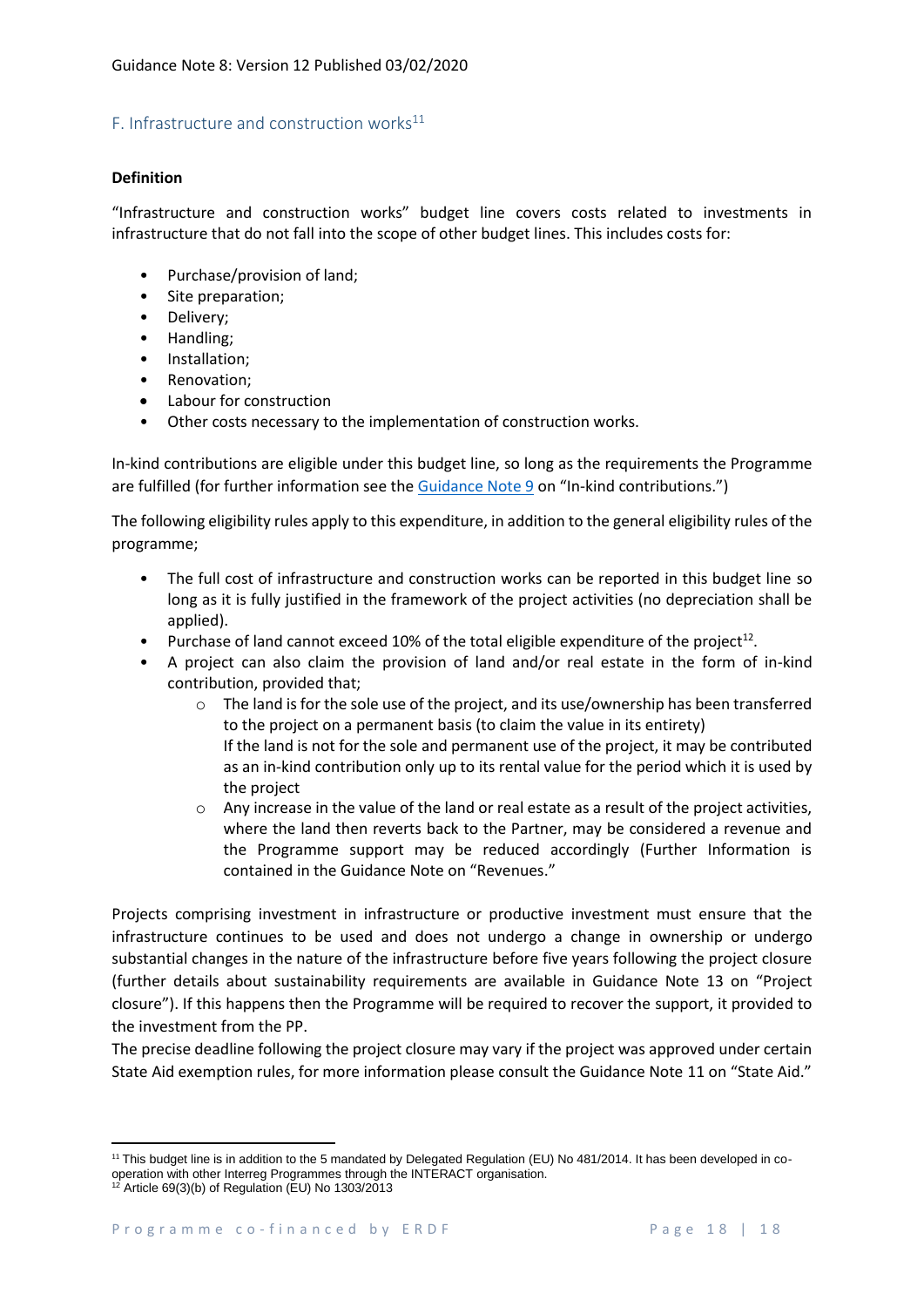#### **Supporting documents needed to allow the expenditure to be verified.**

- In the case of land and real estate purchase (or provision in the form of in-kind contribution), a certificate from an independent qualified evaluator or duly authorised official body confirming that the cost is in line with the market value;
- Documents specifying the ownership of land and/or real estate where the works are carried out, as well as proof of commitment to establish and maintain an inventory of all fixed assets acquired, built or improved under the ERDF grant.
- Supporting documents demonstrating that the expenditure has been incurred and paid.

# III. State aid

State Aid is the name given to the rules governing when Public Authorities may provide support to organisations which engage in economic activity (including, but not limited to, private companies). These rules aim to prevent distortions in the free market arising from subsidies from the Public Sector.

Even if a project does not involve the Private Sector directly or indirectly, there is still a possibility that State Aid rules may apply to it, as the definition of an organisation engaging in economic activity is very broad and, in some cases, includes Public Sector organisations.

Therefore, all PPs should carefully consult the Guidance Note on "State Aid".

# IV. Exchange rate & currencies

All financial reporting is required to be in euros, and the Programme will pay grants to the LP only in euros. As Project Partners are likely to incur expenditure in other currencies, they will be required to convert this expenditure into euros before submitting the claim. This will be done automatically on eMS.

The conversion will be carried out on the basis of the [European Commission monthly exchange rate](http://ec.europa.eu/budget/contracts_grants/info_contracts/inforeuro/inforeuro_en.cfm) for the Month when the claim was submitted to the First Level Controller<sup>13</sup>.

The exchange rate shall be applied only to expenditure incurred and defrayed by the Partner organisation.

If an expenditure in euros was firstly paid by the employee and then reimbursed by the Partner Organisation in another currency, for example expenses paid with a corporate credit card, the conversion rate shall apply to the amount the organisation was liable to pay to its bank (amount defrayed by the organisation).

As a general principle, expenses should be declared in euros when the partner organisation was liable to pay in euros(staff contract, or any other contract) and/or if the cost was defrayed from a euro bank account.

Costs incurred by Partners related to fluctuation of foreign exchange rates are not considered eligible expenditure.

**.** 

<sup>&</sup>lt;sup>13</sup> Article 28(b) of Regulation (EU) No 1299/2013